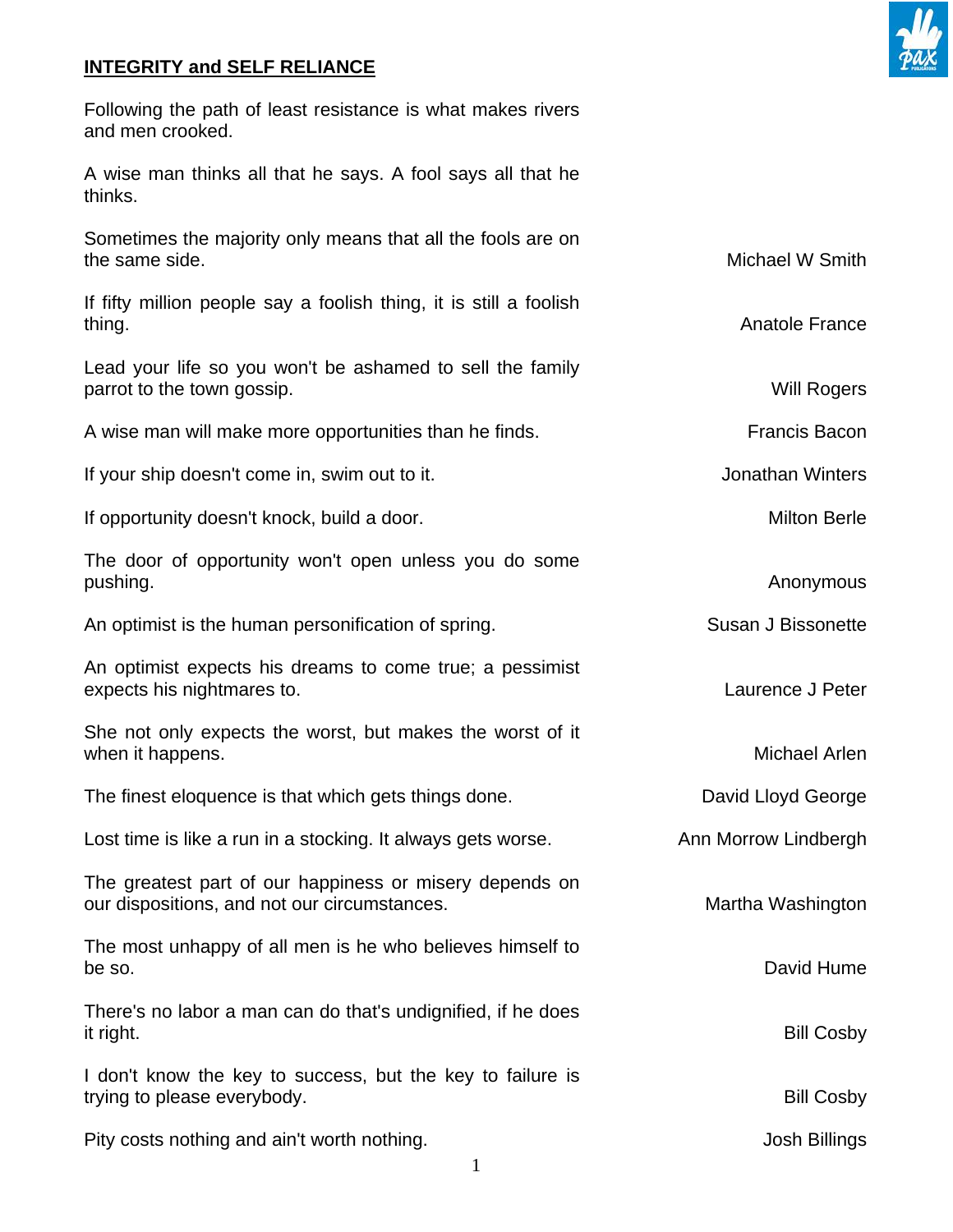

| If we could sell our experiences for what they cost us, we<br>would all be millionaires.                                                             | Abigail Van Buren           |
|------------------------------------------------------------------------------------------------------------------------------------------------------|-----------------------------|
| The best time to make friends is before you need them.                                                                                               | <b>Ethel Barrymore</b>      |
| Be happy. It's one way of being wise.                                                                                                                | Colette                     |
| Regret is an appalling waste of energy; you can't build on it;<br>it is good only for wallowing.                                                     | <b>Katherine Mansfield</b>  |
| It does not always pay to have a golden tongue unless one<br>has the ability to hold it.                                                             | Paul Johnson                |
| The real art of conversation is not only to say the right thing<br>at the right place but to leave unsaid the wrong thing at the<br>tempting moment. | Dorothy Nevill              |
| A closed mouth gathers no feet.                                                                                                                      | Anonymous                   |
| Cease to inquire what the future has in store, and take as a<br>gift whatever the day brings forth.                                                  | Horace                      |
| The future is the most expensive luxury in the world.                                                                                                | <b>Thornton Wilder</b>      |
| The past is a guidepost, not a hitching post.                                                                                                        | L Thomas Holdcroft          |
| Good is not good, where better is expected.                                                                                                          | <b>Thomas Fuller</b>        |
| If you want to be listened to, you should put in time<br>listening.                                                                                  | Marge Piercy                |
| Why always: not yet? Do flowers in spring say not yet?                                                                                               | Norman Douglas              |
| Half the unhappiness in the world is due to the failure of<br>plans which were never reasonable, and often impossible.                               | <b>Edgar Watson Howe</b>    |
| Life is a compromise of what your ego wants to do,<br>experience tells you to do, and what your nerves let you do.                                   | <b>Bruce Crampton</b>       |
| Applause is the spur of noble minds, the end and aim of<br>weak ones.                                                                                | <b>Charles Caleb Colton</b> |
| The world belongs to the enthusiast who keeps cool.                                                                                                  | <b>William McFee</b>        |
| As every thread of gold is valuable, so is every moment of<br>time.                                                                                  | John Mason                  |
| Minutes are worth more than money. Spend them wisely.                                                                                                | Thomas P Murphy             |
| Give me a man who sings at his work.                                                                                                                 | <b>Thomas Carlyle</b>       |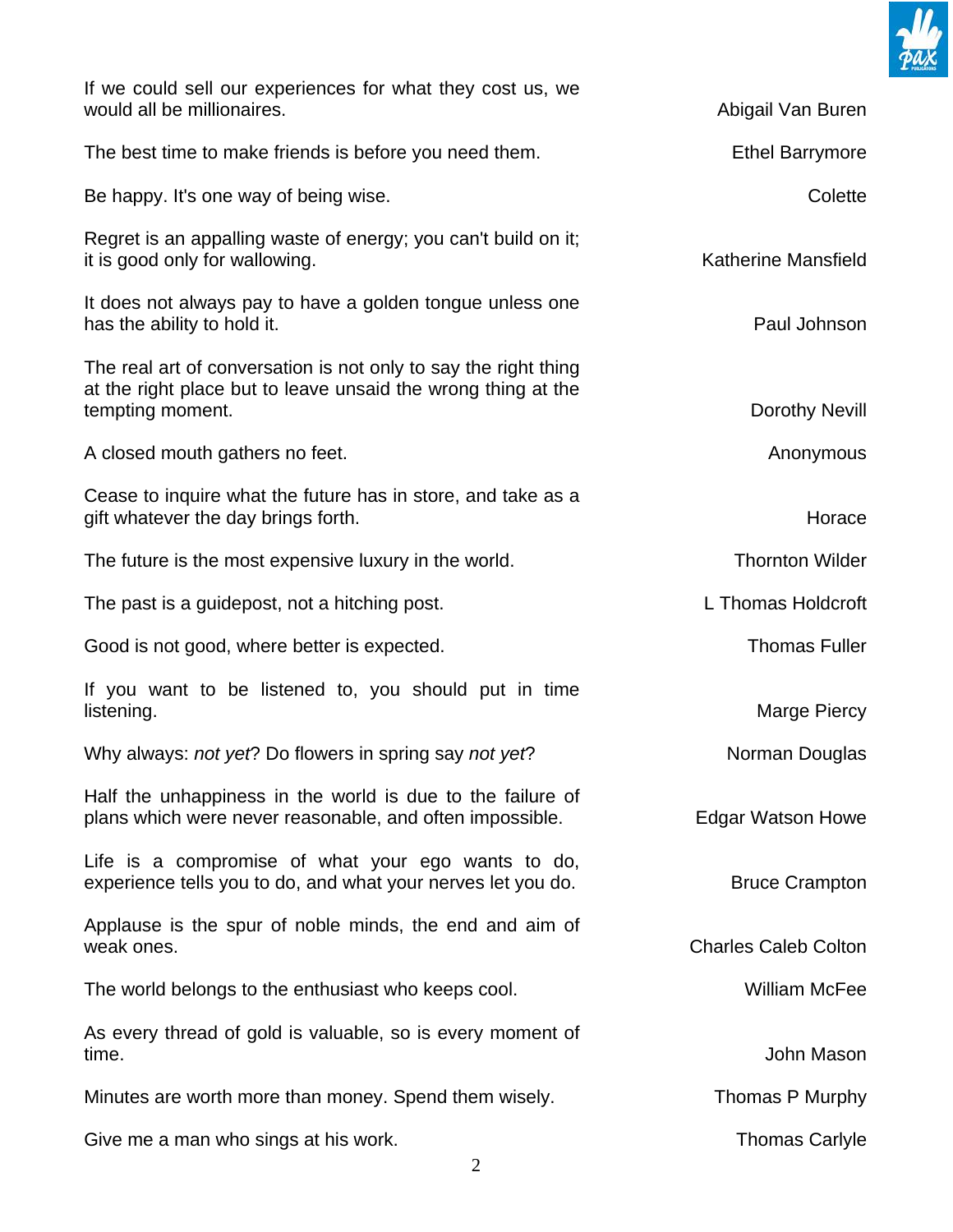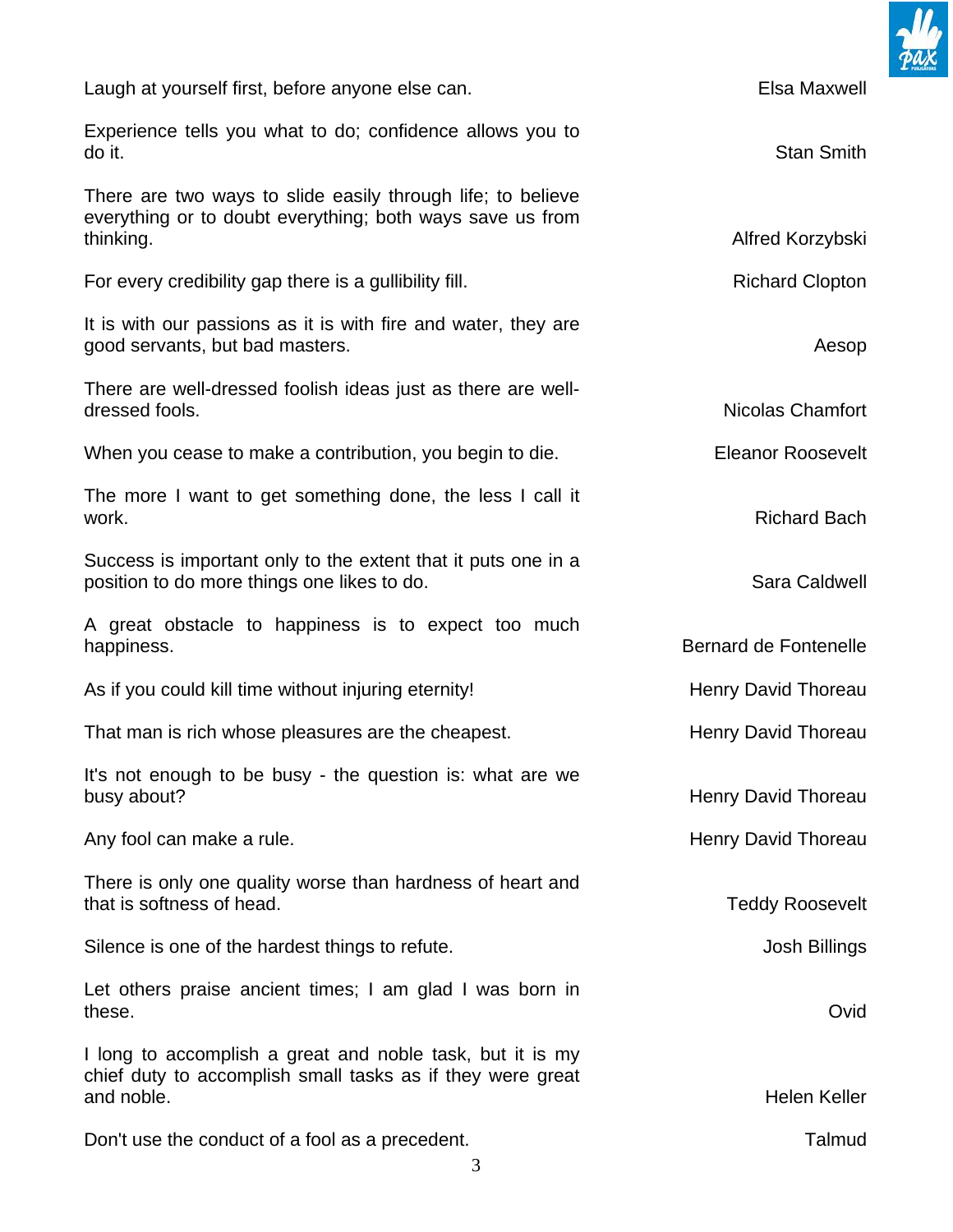

| Be wary of the man who urges an action in which he<br>himself incurs no risk.                                         | Joaquin Setanti         |
|-----------------------------------------------------------------------------------------------------------------------|-------------------------|
| We have too many high sounding words, and too few<br>actions that correspond with them.                               | Abigail Adams           |
| A cynic is a man who, when he smells flowers, looks<br>around for a coffin.                                           | H L Mencken             |
| Man must choose whether to be rich in things or in the<br>freedom to use them.                                        | Ivan Illich             |
| If you can't accept losing, you can't win.                                                                            | Vince Lombardi          |
| It is a most mortifying reflection for a man to consider what<br>he has done, compared to what he might have done.    | Samuel Johnson          |
| Life is 10% of what happens to you and 90% of how you<br>respond to it.                                               | <b>Charles Swindoll</b> |
| Be a first rate version of yourself, not a second rate version<br>of someone else.                                    | <b>Judy Garland</b>     |
| Life is like a game of cards. The hand that is dealt you<br>represents determinism; the way you play it is free will. | <b>Jawaharlal Nehru</b> |
| A man's manners are a mirror in which he shows his<br>portrait.                                                       | Goethe                  |
| Every second is of infinite value.                                                                                    | Goethe                  |
| People die when curiosity goes.                                                                                       | <b>Graham Swift</b>     |
| My life is my message.                                                                                                | Mohandas K Gandhi       |
| To expect life to be tailored to our specifications is to invite<br>frustration.                                      | Anonymous               |
| The biggest chance you can take is not taking a chance at<br>all.                                                     | <b>Glen Sather</b>      |
| Judge a man by his questions rather than by his answers.                                                              | Voltaire                |
| Let us then be up and doing, with a heart for any fate.                                                               | Longfellow              |
| The more you are willing to accept responsibility for your<br>actions, the more credibility you will have.            | <b>Brian Koslow</b>     |
| A good plan executed right now is far better that a perfect<br>plan executed next week.                               | George S Patton         |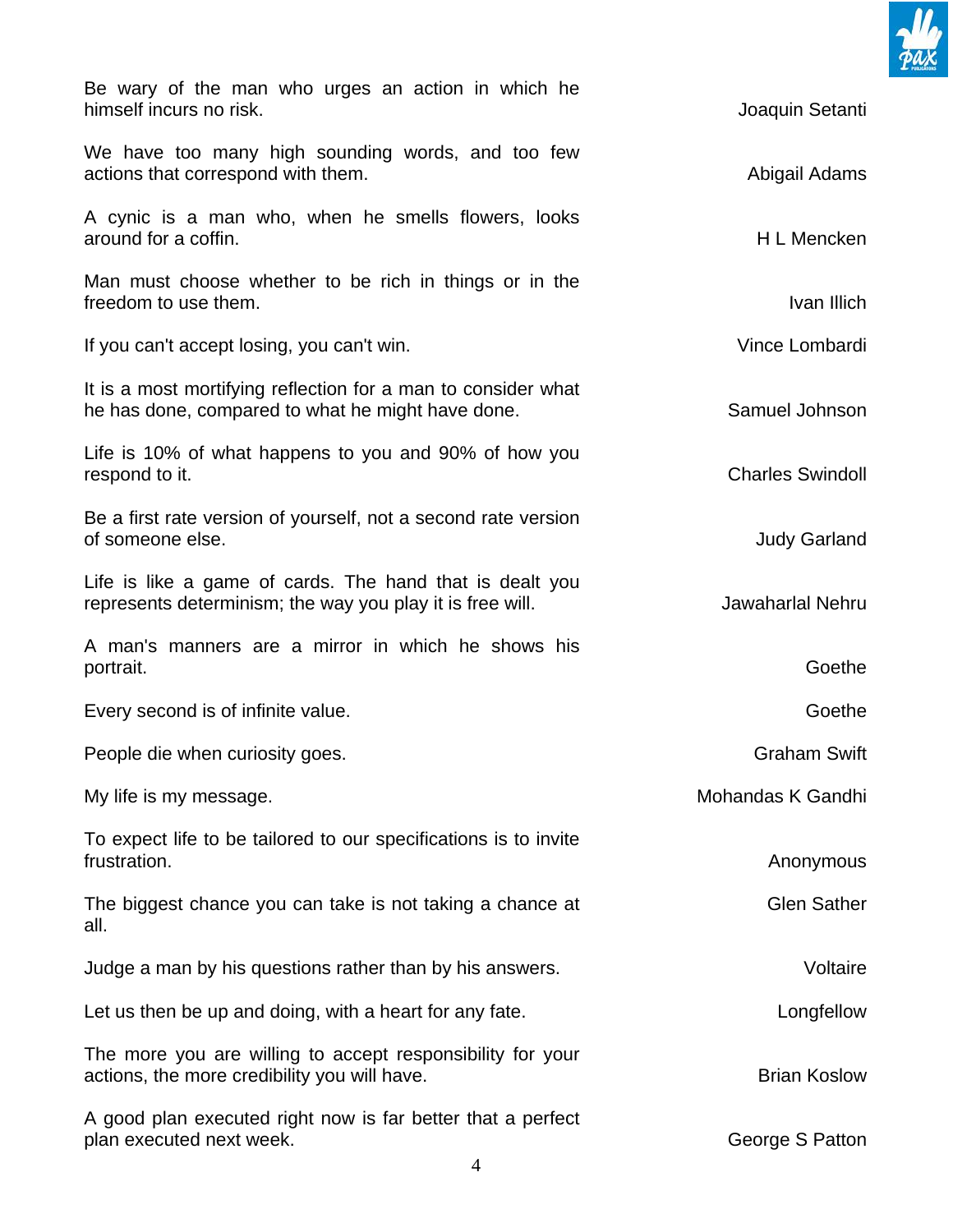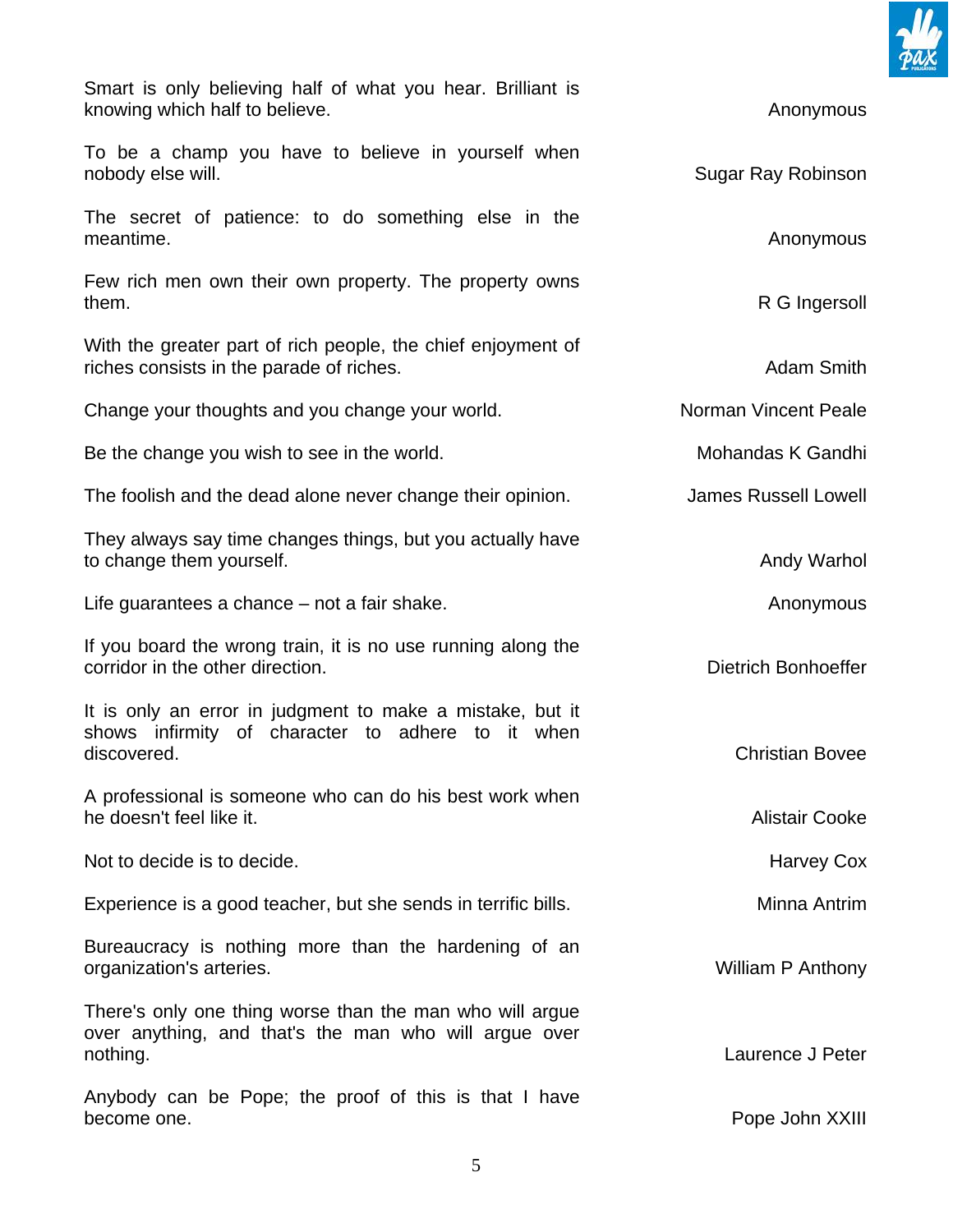

When a man is wrapped up in himself, he makes a pretty small package. John Ruskin and the state of the state of the state of the state of the state of the state of the state of the state of the state of the state of the state of the state of the state of the state of the state

Humility is to make a right estimate of oneself. Charles H Spurgeon

People do not wish to appear foolish; to avoid the appearance of foolishness, they were willing to actually remain fools. Alice Walker was a structured by the control of the control of the control of the control of the control of the control of the control of the control of the control of the control of the control of the contro

The man who views the worlds at 50 the same as he did at 20 has wasted 30 years of his life. And the same state of the Mohammed Ali

The race of men, while sheep in credulity, are wolves for conformity. Carl Van Doren Carl Van Doren Carl Van Doren Carl Van Doren Carl Van Doren Carl Van Doren Carl Van Doren Carl Van Doren Carl Van Doren Carl Van Doren Carl Van Doren Carl Van Doren Carl Van Doren Carl Van Doren

Pain is inevitable. Suffering is optional. Anonymous can be a set of the set of the set of the set of the set of the set of the set of the set of the set of the set of the set of the set of the set of the set of the set of

Keep doing what you're doing and you'll keep getting what you're getting. Anonymous contract the set of the set of the set of the set of the set of the set of the set of the set of the set of the set of the set of the set of the set of the set of the set of the set of the set of

Nobody stands taller than those willing to stand corrected. Wm Safire

If we lead good lives, the times are also good. As we are, such are the times. St Augustine such a st Augustine such a st Augustine

It does not do to dwell on dreams and forget to live. The same state of the SNS of New J K Rowling

Nothing is more terrible than activity without insight. Thomas Carlyle Thomas Carlyle

Half of today is better than all of tomorrow.<br>
Half of today is better than all of tomorrow.

One major obligation is not to mistake slogans for solutions. Edward R Murrow

The best thinking has been done in solitude. The worst has been done in turmoil. Thomas Edison

Opportunity is missed by most people because it is dressed in overalls, and looks like work. Thomas Edison and the state of the state of the state of the state of the state of the state of the state of the state of the state of the state of the state of the state of the state of t

Give me a man who says this one thing I do, and not those fifty things I dabble in. The state of the state of the state of the Dwight L Moody

It does not matter how slowly you go, so long as you do not stop. Confucius

To be wronged is nothing unless you continue to remember it. And the contract of the contract of the contract of the contract of the confucius confucius  $\mathsf{Confucius}$ 

We can discover meaning in life in 3 different ways: by doing a deed; by experiencing a value; and by suffering. The same of the Viktor Frankl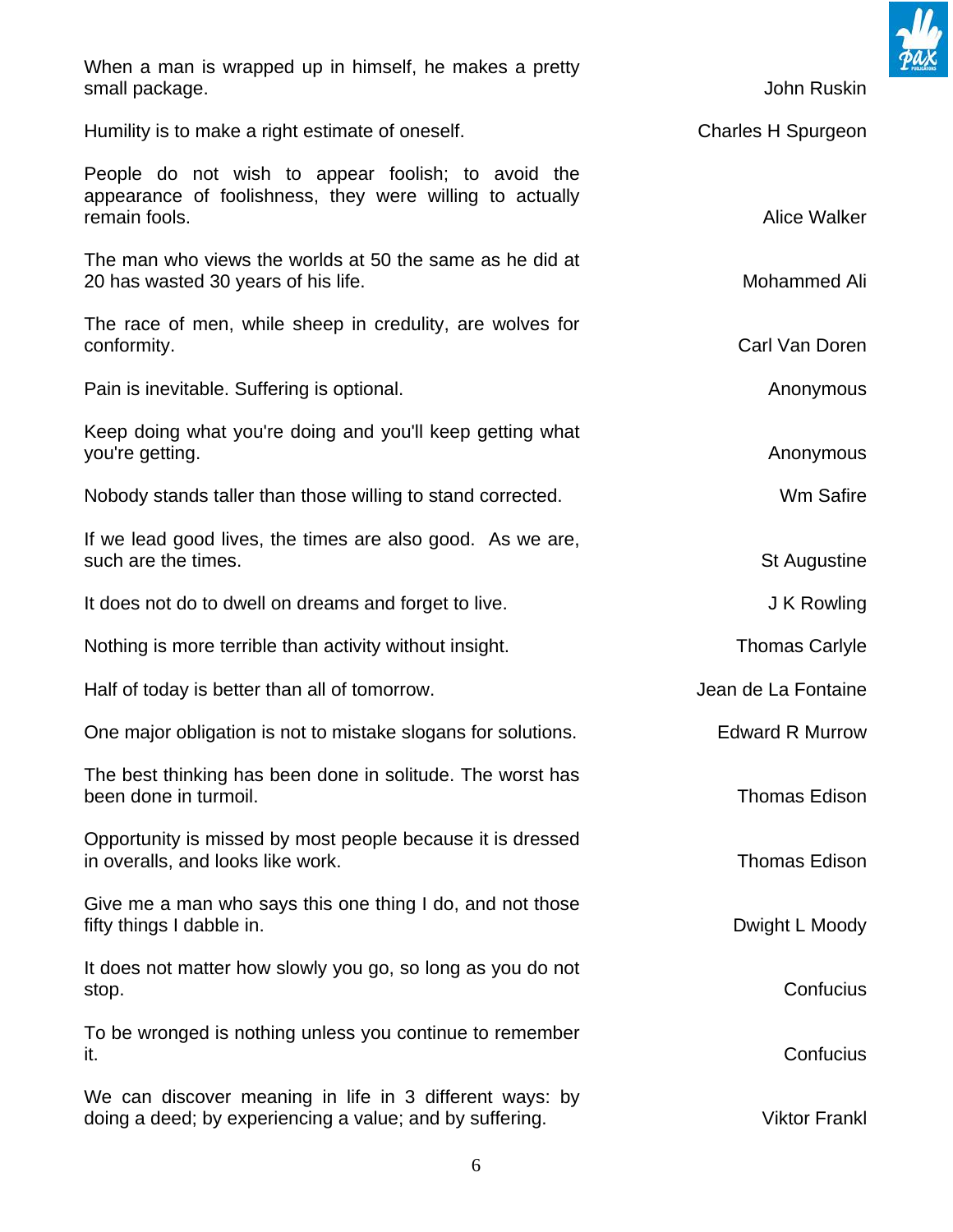

| Let my heart be broken with the things that break the heart<br>of God.                                                | <b>Robert Pierce</b>        |
|-----------------------------------------------------------------------------------------------------------------------|-----------------------------|
| One today is worth two tomorrows.                                                                                     | Benjamin Franklin           |
| In small matters trust the mind; in the large ones the heart.                                                         | <b>Sigmund Freud</b>        |
| If you cannot mould yourself as you would wish, how can<br>you expect other people to be entirely to your liking?     | Thomas a Kempis             |
| Flattery is alright - if you don't inhale.                                                                            | Adlai Stevenson             |
| Each day the world is born anew for him who takes it<br>rightly.                                                      | <b>James Russell Lowell</b> |
| A man has no more character than he can command in a<br>time of crisis.                                               | Ralph W Sockman             |
| There is no happiness where there is no wisdom.                                                                       | Sophocles                   |
| The way you look at people can help transform them.                                                                   | Jean Vanier (L'Arche)       |
| Taking joy in life is a woman's best cosmetic.                                                                        | <b>Rosalind Russell</b>     |
| What poison is to food, self-pity is to life.                                                                         | Oliver C Wilson             |
| If you have integrity, nothing else matters. If you don't have<br>integrity, nothing else matters.                    | Alan Simpson                |
| The real measure of your wealth is how much you'd be<br>worth if you lost all your money.                             | Anonymous                   |
| Lots of folks confuse bad management with destiny.                                                                    | Ken Hubbard                 |
| One of the secrets of life is to make stepping stones out of<br>stumbling blocks.                                     | Jack Penn                   |
| I am always doing that which I cannot do, in order that I<br>may learn how to do it.                                  | Pablo Picasso               |
| Every child is an artist. The problem is how to remain an<br>artist once we grow up.                                  | Pablo Picasso               |
| It has been my experience that folks who have no vices<br>have very few virtues.                                      | Abraham Lincoln             |
| I never had a policy; I have just tried to do my very best<br>each and every day.                                     | Abraham Lincoln             |
| So many people spend their health gaining wealth, and<br>then have to spend their wealth to regain their health.<br>7 | A J Reb Materi              |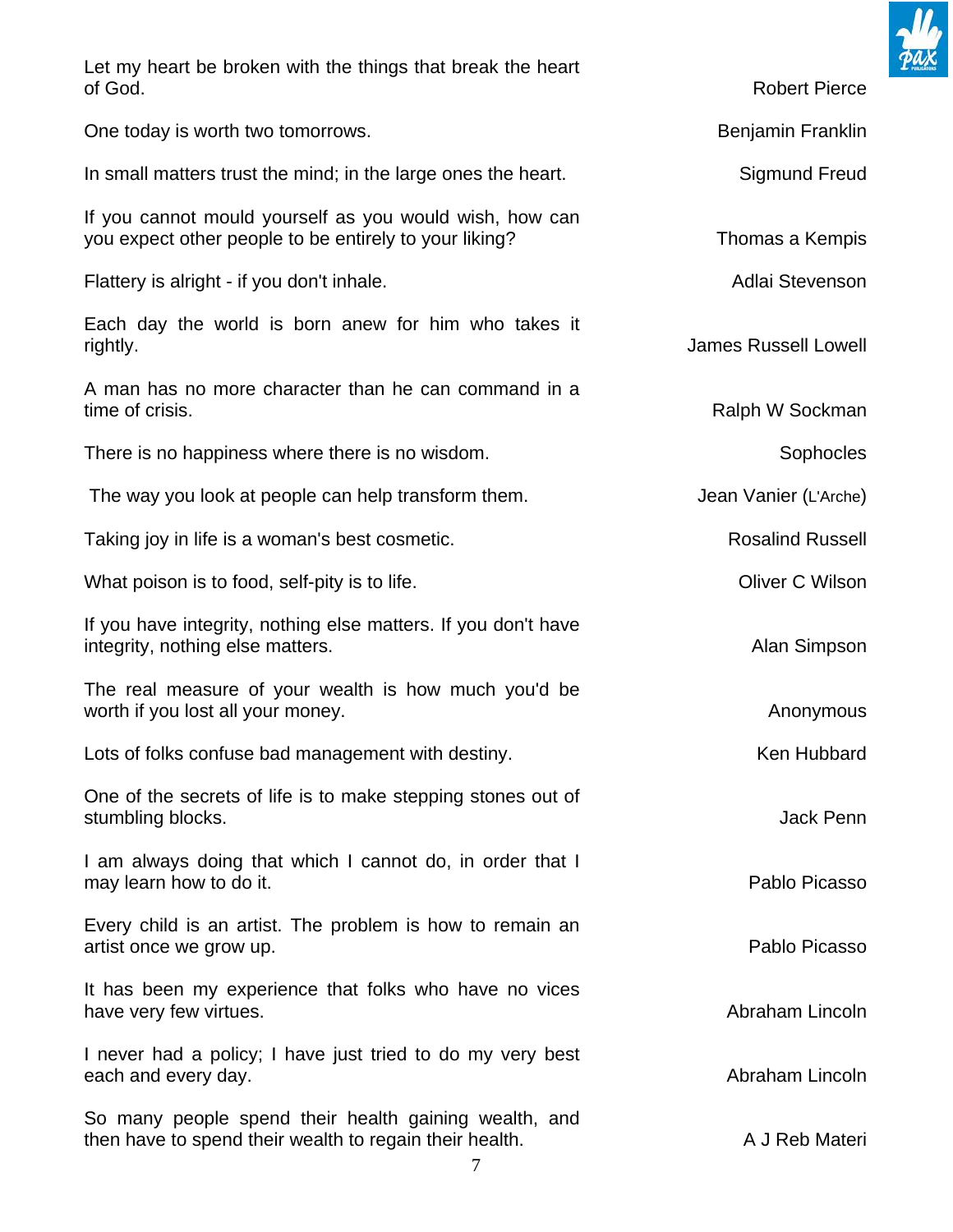

Quality means doing it right when no one is looking. The same state of the Henry Ford

Only dead fish swim with the stream. Linda Ellerbee

It's better to be prepared for an opportunity and not have one than to have an opportunity and not be prepared. The same whitney Young

Here is the test to find whether your mission on earth is finished. If you're alive, it isn't. The same state of the state of the Richard Bach

Treat a man as he is, and he will remain as he is. Treat a man as he could be, and he will become what he should be. Ralph Waldo Emerson

No great man ever complains of want of opportunity. The same Ralph Waldo Emerson

Do not follow where the path may lead. Go, instead, where there is no path and leave a trail. The state of the state of the Ralph Waldo Emerson

A man is what he thinks about all day long. The manner of the Ralph Waldo Emerson

What you do speaks so loudly that I cannot hear what you say. The same of the same of the same of the same of the same of the Ralph Waldo Emerson

The reward of a thing well done is to have done it. The reward of a thing well done is to have done it.

The world belongs to the energetic. The world belongs to the energetic.

Living involves tearing up one rough draft after another. The analysis of the Anonymous

The main dangers in this life are the people who want to change everything or nothing. Nancy Astor Nancy Astor

Every job is a self-portrait of the person who does it. Autograph your work with excellence.

Too often we ... enjoy the comfort of opinion without the discomfort of thought. The state of thought and the state of thought. The state of thought. The state of the state of the state of the state of the state of the state of the state of the state of the state of the state of

Once you say you are going to settle for second, that's what happens to you. The same of the state of the state of the state of the state of the state of the state of the state of the state of the state of the state of the state of the state of the state of the state of the state of

The future belongs to those who live intensely in the present. Anonymous and the contract of the contract of the contract of the contract of the contract of the contract of the contract of the contract of the contract of the contract of the contract of the contract of the con

Do whatever you do intensely. The same state of the set of the Robert Henri

Beware of dissipating your powers; strive constantly to concentrate them. Johann von Goethe

Nobody ever drowned in his own sweat. Annual metal was a state of the Annual Annual Annual Annual Annual Metal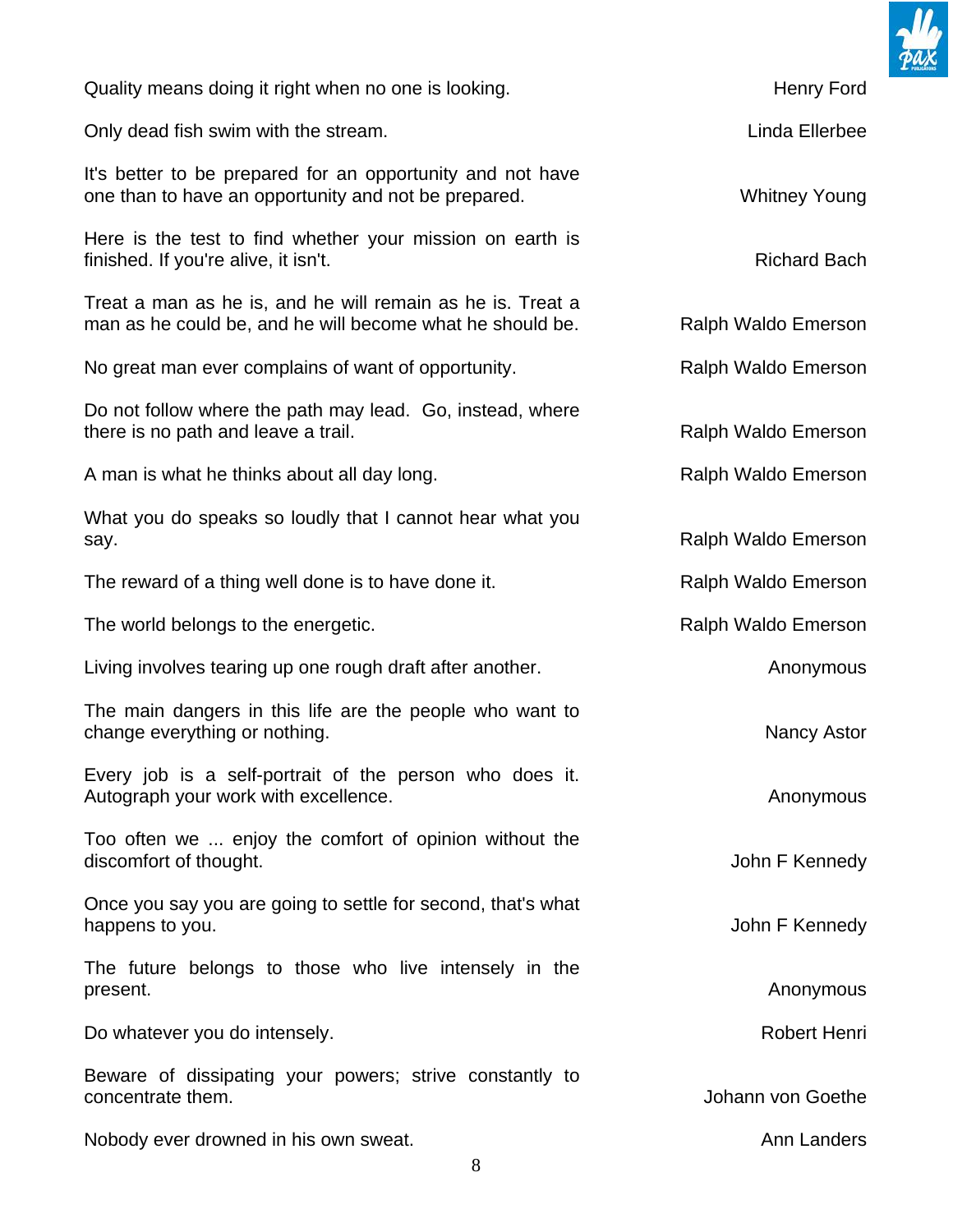

| Without work all life goes rotten.                                                                                                       | <b>Albert Camus</b>          |
|------------------------------------------------------------------------------------------------------------------------------------------|------------------------------|
| The days you work are the best days.                                                                                                     | Georgia O'Keefe              |
| Success comes before work only in the dictionary.                                                                                        | Anonymous                    |
| Success is a journey, not a destination.                                                                                                 | <b>Ben Sweetland</b>         |
| Striving for success without hard work is like trying to<br>harvest where you haven't planted.                                           | David Bly                    |
| The only way to enjoy anything in this life is to earn it first.                                                                         | <b>Ginger Rogers</b>         |
| Too many people miss the silver lining because they're<br>expecting gold.                                                                | <b>Maurice Setter</b>        |
| No one can become wise without experience; no one can<br>become a scholar without studying.                                              | <b>Issac Bashevis Singer</b> |
| What the crowd requires is mediocrity of the highest order.                                                                              | <b>Auguste Preault</b>       |
| You have enemies? Good! It means you've stood up for<br>something at least once in your life.                                            | Anonymous                    |
| When you know you are doing your very best within the<br>circumstances of your existence, applaud yourself!                              | <b>Rusty Berkus</b>          |
| Don't bother just to be better than your contemporaries or<br>predecessors. Try to be better than yourself.                              | <b>William Faulkner</b>      |
| You cannot plough a field by turning it over in your mind.                                                                               | Anonymous                    |
| Often the hands will solve a mystery that the intellect has<br>struggled with in vain.                                                   | Carl G Jung                  |
| No man is free who is not master of himself.                                                                                             | Epictetus                    |
| God has entrusted me with myself.                                                                                                        | <b>Epictetus</b>             |
| Man is always more than he can know of himself;<br>consequently, his accomplishments, time and again, will<br>come as a surprise to him. | Golo Mann                    |
| Success isn't a result of spontaneous combustion. You<br>must set yourself on fire.                                                      | <b>Arnold H Glasow</b>       |
| The mode in which the inevitable comes to pass is through<br>effort.                                                                     | <b>Oliver Wendell Holmes</b> |
| Who I am is the best I can be.                                                                                                           | Leontyne Price               |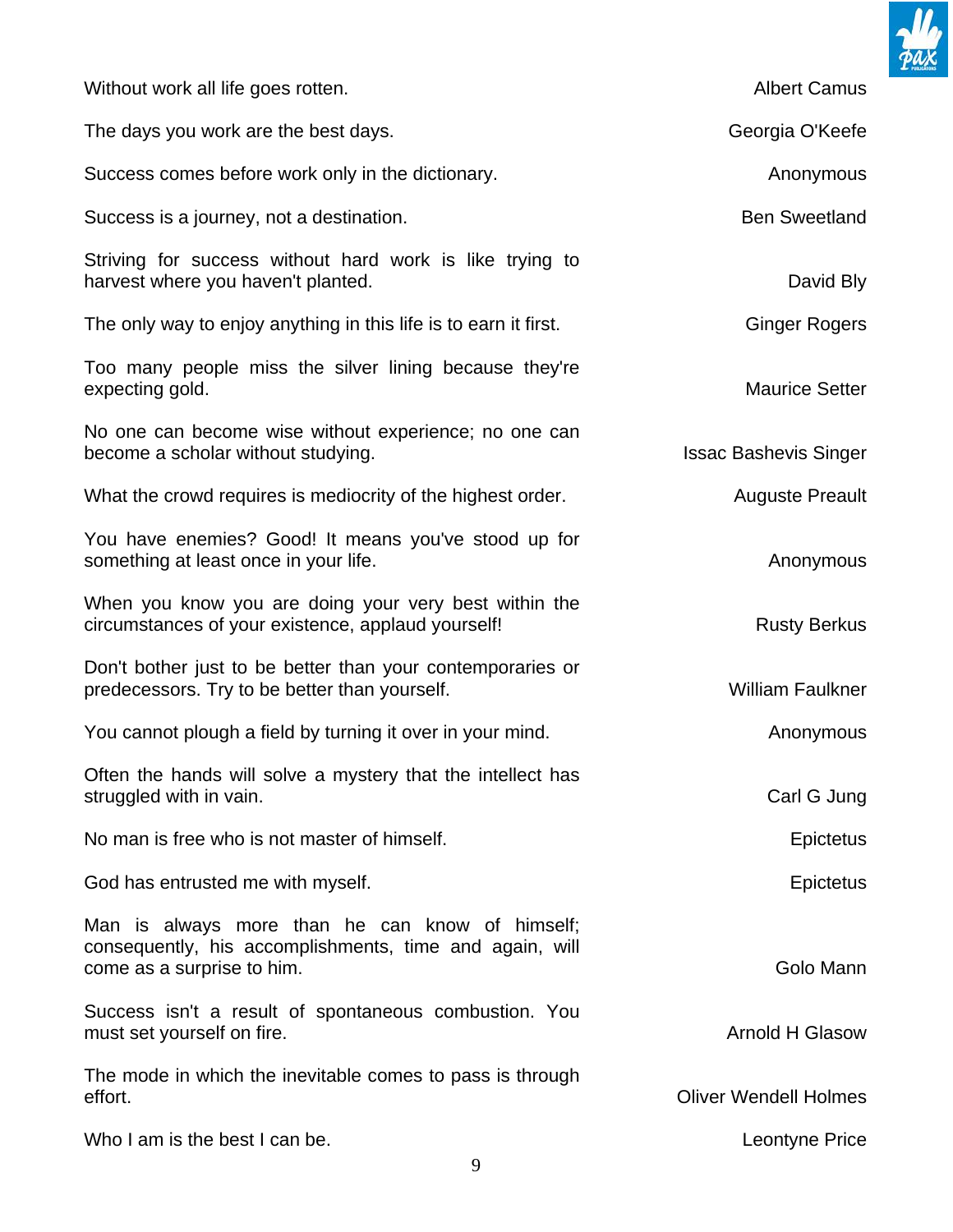

| Bloom where you are planted.                                                                                                                  | Nancy R Campion             |
|-----------------------------------------------------------------------------------------------------------------------------------------------|-----------------------------|
| We cannot all be masters.                                                                                                                     | <b>William Shakespeare</b>  |
| We would have to settle for the elegant goal of becoming<br>ourselves.                                                                        | <b>William Styron</b>       |
| Growth is the only evidence of life.                                                                                                          | John Henry Cardinal Newman  |
| The purpose of learning is growth, and our minds, unlike<br>our bodies, can continue growing as long as we live.                              | <b>Mortimer Adler</b>       |
| Everybody wants to be somebody; nobody wants to grow.                                                                                         | Goethe                      |
| There are as many ways to live and grow as there are<br>people. Our own ways are the only ways that should matter<br>to us.                   | Evelyn Mandel               |
| If you want to be respected by others, the great thing is to<br>respect yourself.                                                             | Fyodor Dostoyevsky          |
| Our very business in life is not to get ahead of others, but to<br>get ahead of ourselves.                                                    | Thomas L Monson             |
| If a man would move the world, he must first move himself.                                                                                    | <b>Socrates</b>             |
| Until you make peace with who you are, you'll never be<br>content with what you have.                                                         | Doris Mortman               |
| If you make friends with yourself you will never be alone.                                                                                    | <b>Maxwell Maltz</b>        |
| The only way to keep a good reputation is to continuously<br>earn it.                                                                         | <b>Brian Koslow</b>         |
| What counts is not necessarily the size of the dog in the<br>fight, it's the size of the fight in the dog.                                    | Dwight D Eisenhower         |
| To the question of your life you are the answer, and to the<br>problems of your life you are the solution.                                    | Joe Cordare                 |
| Men, like nails, lose their usefulness when they lose<br>direction and begin to bend.                                                         | <b>Walter Savage Landor</b> |
| You must have long range goals to keep you from being<br>frustrated by short range failures.                                                  | <b>Walter C Noble</b>       |
| Great minds have great purposes; others have wishes.<br>Little minds are tamed and subdued by misfortune; but<br>great minds rise above them. | Washington Irving           |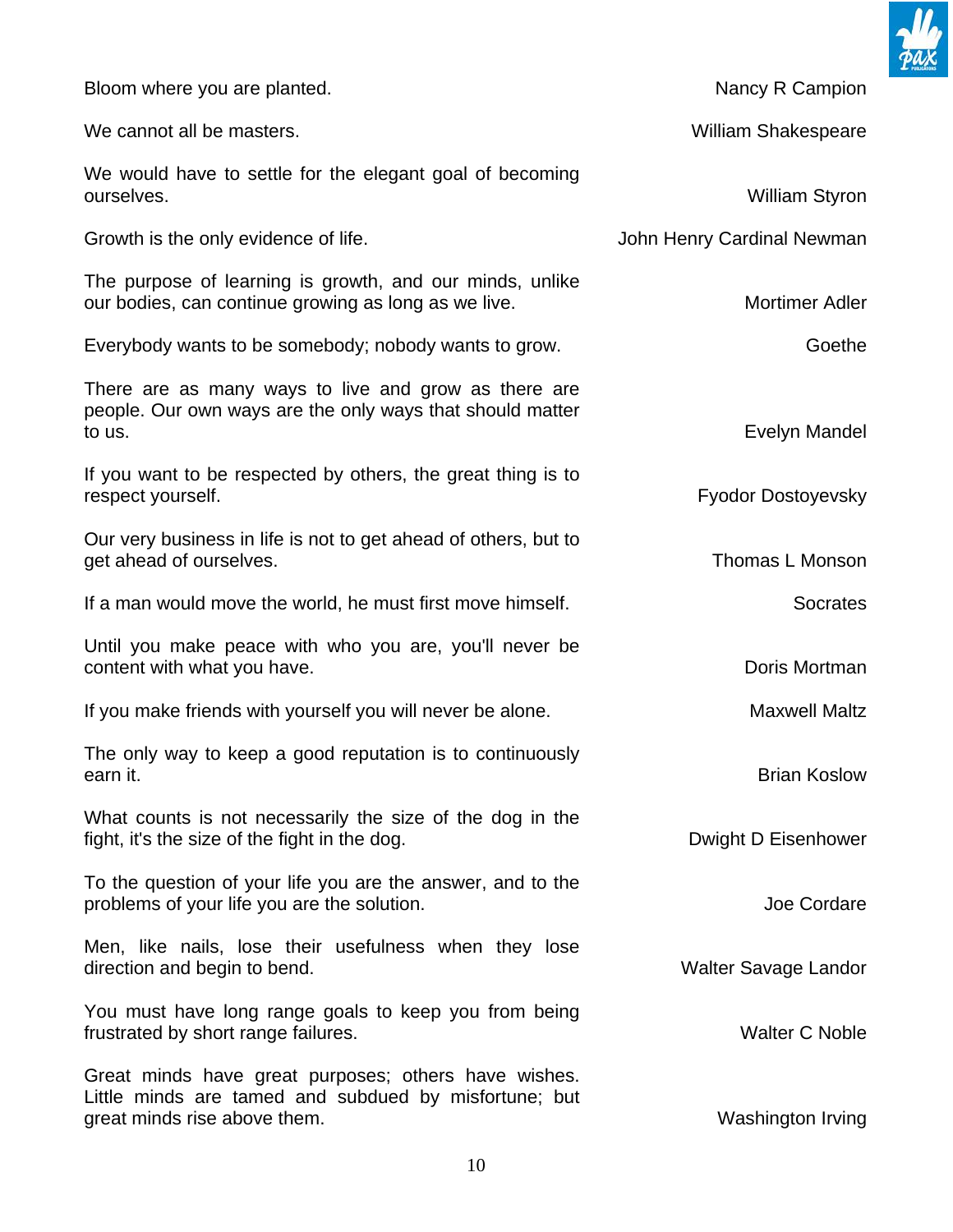The foolish person seeks happiness in the distance, the wise person grows it under his feet. The state of the state of the state of the state of the state of the state of the state of the state of the state of the state of the state of the state of the state of the state of the

Never tell a young person that anything cannot be done. God may have been waiting centuries for someone ignorant enough of the impossible to do that very thing. The state of the Molmes John Andrew Holmes

Opportunities are often things you haven't noticed the first time around. Catherine Denueve

Conscience is the inner voice that warns us somebody may be looking. H L Mencken

Life is an unanswered question, but let's still believe in the dignity and importance of the question. Tennessee Williams

I've got a great ambition to die of exhaustion rather than boredom. Angus Grossart

I feel that the greatest reward for doing is the opportunity to do more. Dr Jonas Salk

God grant me the serenity to accept the people I cannot change, the courage to change the one I can, and the wisdom to know it's me. Anonymous wisdom to know it's me.

Until you value yourself, you won't value your time. Until you value your time, you will not do anything with it. M Scott Peck

He who trims himself to suit everyone will soon whittle himself away. **Raymond Hull** 

Our main business is not to see what lies dimly in the distance but to do what lies clearly at hand. Thomas Carlyle Thomas Carlyle

To be a genuine individualist requires a great deal of strength and courage. It is never easy to chart new territory, to cross new frontiers, or to introduce subtle shadings to an established color. The color color color color color color color color color color color color color color color color color color color color color color color color color color color color color color color color color c

One thing you can't recycle is wasted time. Anonymous can be a set of the set of the set of the set of the set of the set of the set of the set of the set of the set of the set of the set of the set of the set of the set o

Judge your success by what you had to give up in order to get it. Anonymous contract the contract of the contract of the contract of the contract of the contract of the contract of the contract of the contract of the contract of the contract of the contract of the contract of the

It's so hard when I have to, and so easy when I want to. Annie Gottlier

Chop your own wood, and it will warm you twice. The example of the Henry Ford

A man has to live with himself, and he should see to it that he always has good company. The always has good company.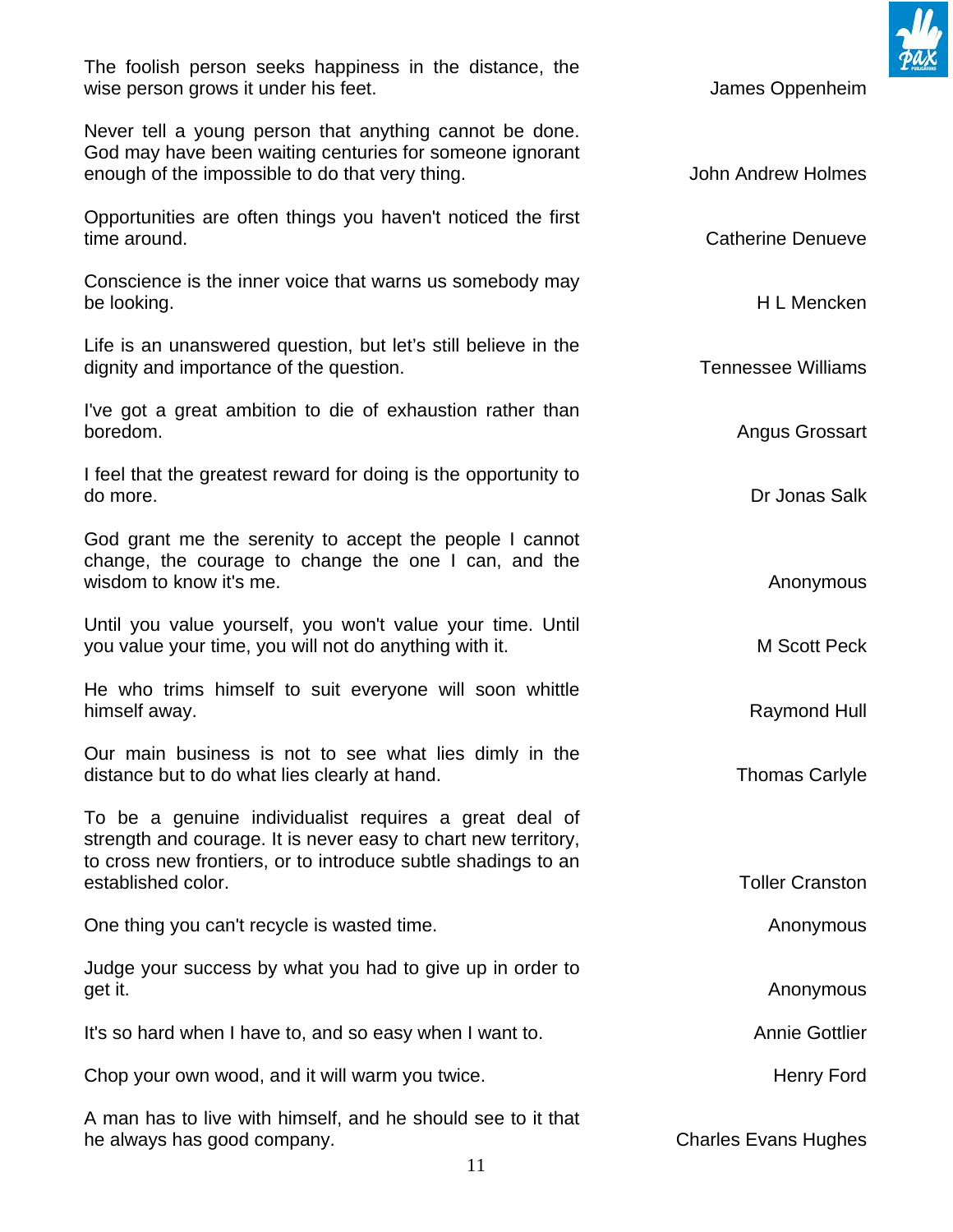

| You have to expect things of yourself before you can do<br>them.                                                                                        | Michael Jordan        |
|---------------------------------------------------------------------------------------------------------------------------------------------------------|-----------------------|
| Look at everything as though you were seeing it for the first<br>time or the last time. Then your time on earth will be filled<br>with glory.           | <b>Betty Smith</b>    |
| Regret for the things we did can be tempered by time; it is<br>regret for the things we did not do that is inconsolable.                                | Sydney J Harris       |
| It is not because things are difficult that we do not dare, it is<br>because we do not dare that they are difficult.                                    | Seneca                |
| Our care should not be to have lived long as to have lived<br>enough.                                                                                   | Seneca                |
| Every man prefers belief to the exercise of judgment.                                                                                                   | Seneca                |
| The happiest excitement in life is to be convinced that one<br>is fighting for all one is worth on behalf of some clearly seen<br>and deeply felt good. | <b>Ruth Benedict</b>  |
| All things come to him who waits – provided he knows what<br>he is waiting for.                                                                         | <b>Woodrow Wilson</b> |
| The sorrow which has no vent in tears may make other<br>organs weep.                                                                                    | <b>Henry Maudsley</b> |
| Even if happiness forgets you a little bit, never completely<br>forget about it.                                                                        | Jacques Prévert       |
| Congenial labor is the secret of happiness.                                                                                                             | Arthur C Benson       |
| The trouble with life in the fast lane is that you get to the<br>other end in an awful hurry.                                                           | John Jensen           |
| Time is the most valuable thing a man can spend.                                                                                                        | Laertius Diogenes     |
| Laziness is nothing more than resting before you get tired.                                                                                             | <b>Jules Renard</b>   |
| Keep your feet on the ground, but let your heart soar as<br>high as it will.                                                                            | A W Tozer             |
| It is often easier to fight for one's principles that to live up to<br>them.                                                                            | Adlai Stevenson       |
| It's a helluva start, being able to recognize what makes you<br>happy.                                                                                  | <b>Lucille Ball</b>   |
| Goals are dreams with deadlines.                                                                                                                        | Diana Scharf Hunt     |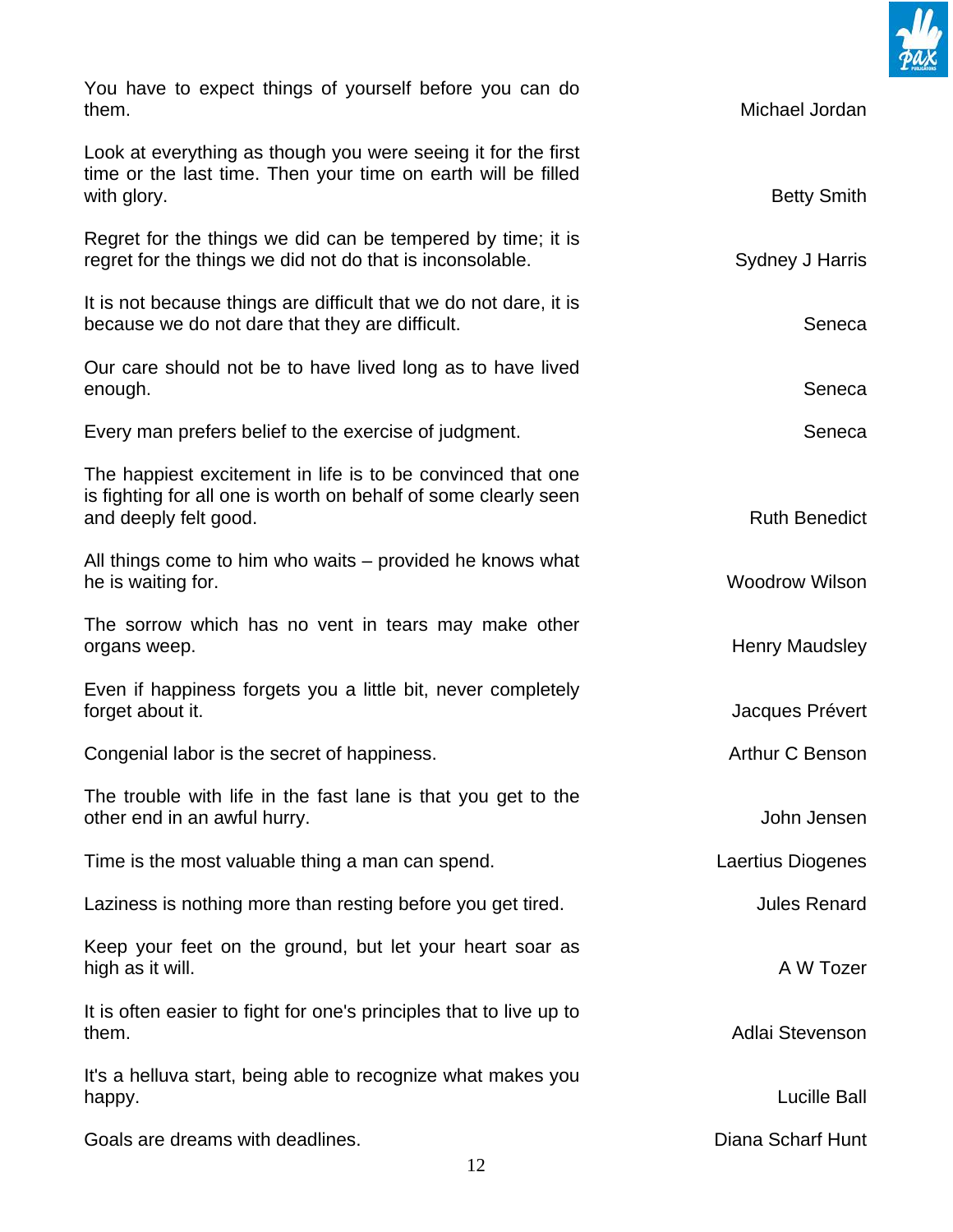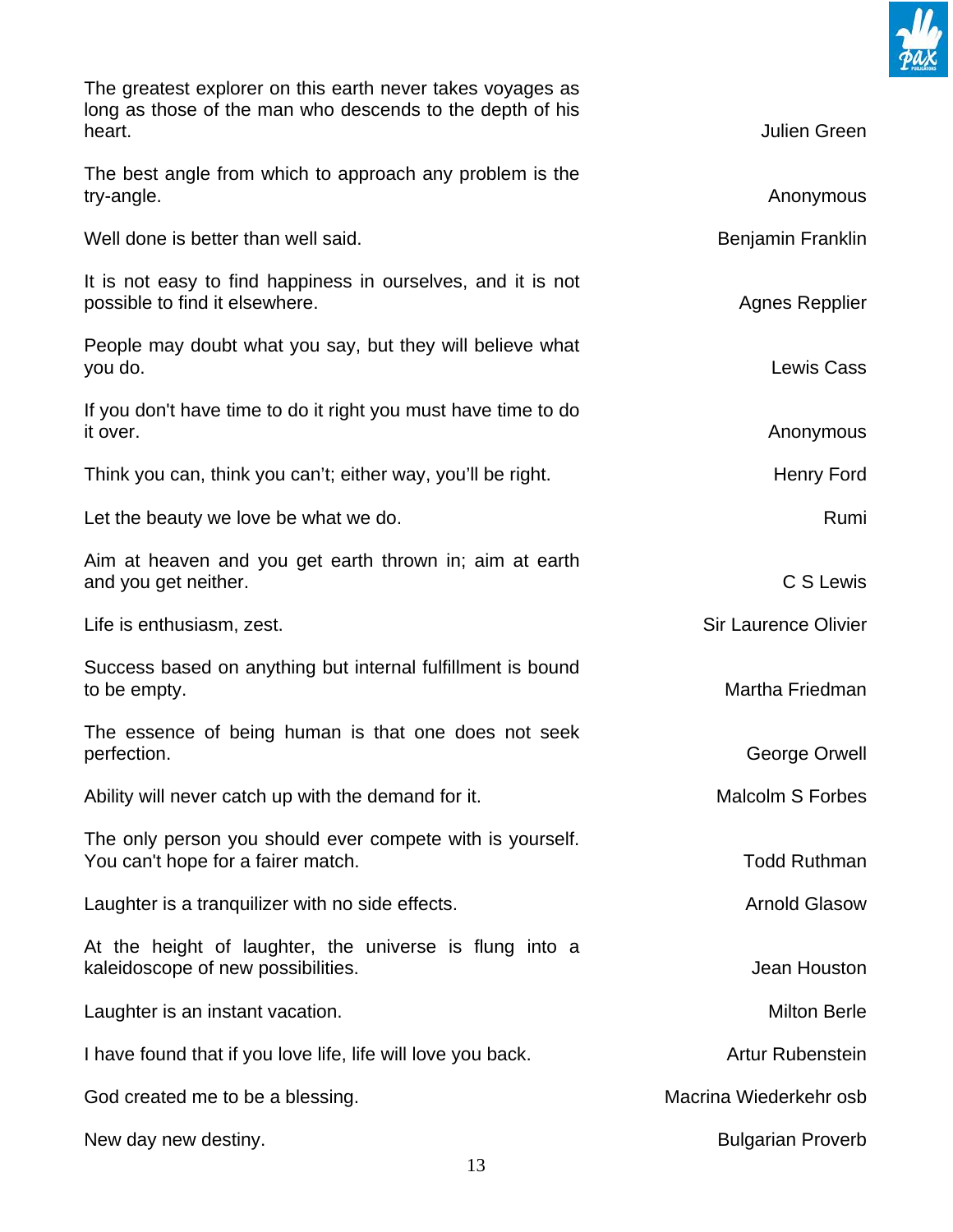

I prefer to be true to myself, even at the hazard of incurring the ridicule of others, rather than to be false, and to incur my own abhorrence. The state of the state of the state of the state of the Frederick Douglass

| Failures are but mileposts on the road to success.                                                                   | Italian Proverb        |
|----------------------------------------------------------------------------------------------------------------------|------------------------|
| Yesterday is ashes; tomorrow wood. Only today does the<br>fire burn brightly.                                        | <b>Eskimo Proverb</b>  |
| The beginning is the half of every action.                                                                           | <b>Greek Proverb</b>   |
| Smooth seas do not make skillful sailors.                                                                            | African Proverb        |
| Don't look where you fall, but where you slipped.                                                                    | African Proverb        |
| When there is no enemy within, the enemies outside cannot<br>hurt you.                                               | African Proverb        |
| You can out-distance that which is running after you, but<br>not what is running inside you.                         | <b>Rwandan Proverb</b> |
| If you are building a house and a nail breaks, do you stop<br>building, or do you change the nail?                   | <b>Rwandan Proverb</b> |
| Vision without action is a daydream. Action without vision is<br>a nightmare.                                        | Japanese Proverb       |
| Fall seven times, stand up eight.                                                                                    | Japanese Proverb       |
| If you want your dreams to come true, don't oversleep.                                                               | <b>Yiddish Proverb</b> |
| Surrounding yourself with dwarfs does not make you a<br>giant.                                                       | <b>Yiddish Proverb</b> |
| Before you start up a ladder, count the rungs.                                                                       | <b>Yiddish Proverb</b> |
| With time and patience the mulberry leaf becomes a silk<br>gown.                                                     | <b>Chinese Proverb</b> |
| Be not afraid of going slowly; be afraid only of standing still.                                                     | <b>Chinese Proverb</b> |
| One cannot manage too many affairs: like pumpkins in the<br>water, one pops up while you try to hold down the other. | <b>Chinese Proverb</b> |
| The man who removes a mountain begins by carrying away<br>small stones.                                              | <b>Chinese Proverb</b> |
| If you are patient in one moment of anger, you will avoid<br>one hundred days of sorrow.                             | <b>Chinese Proverb</b> |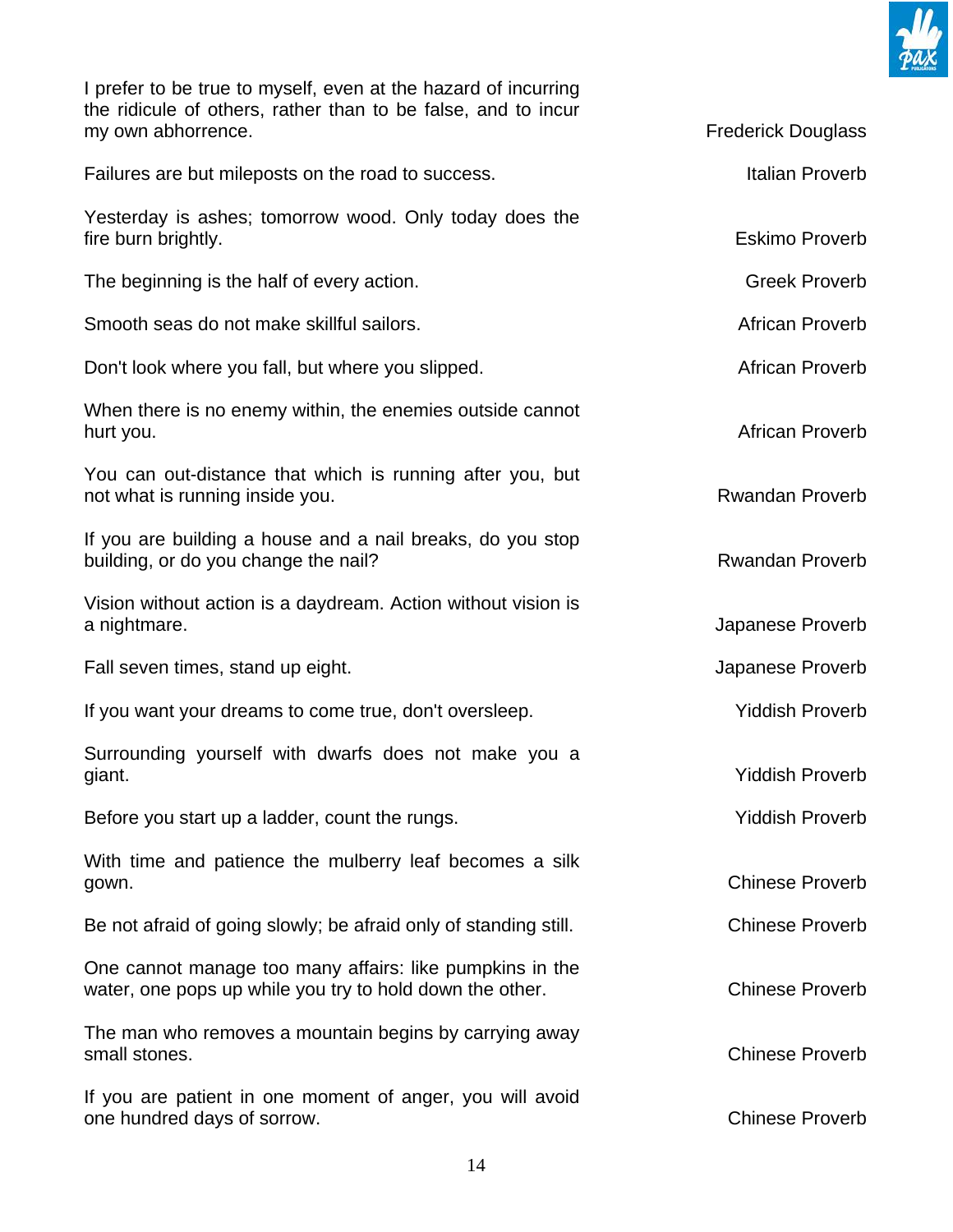

15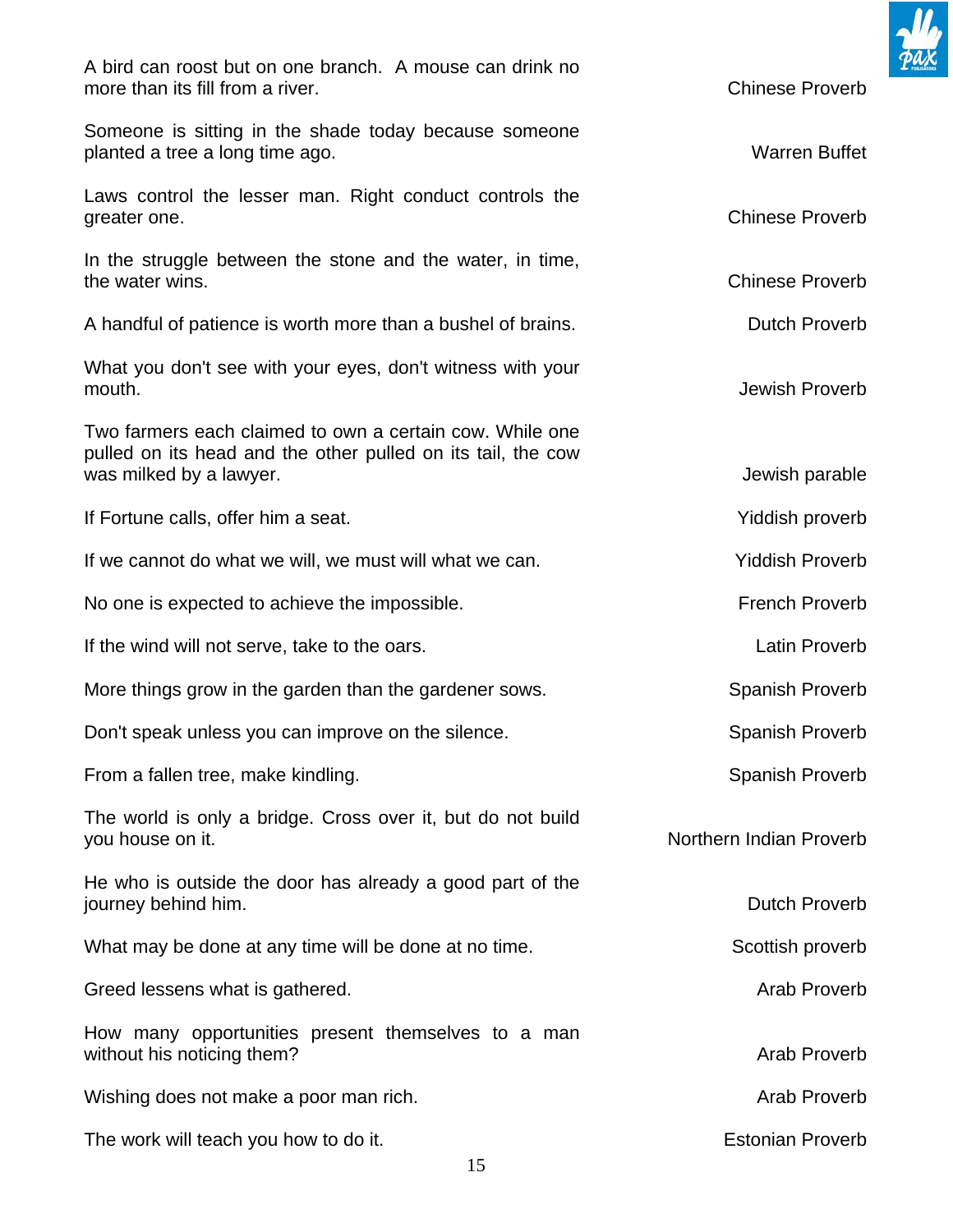

| No matter how far you have gone on a wrong road, turn<br>back.                                                                                                  | <b>Turkish Proverb</b> |
|-----------------------------------------------------------------------------------------------------------------------------------------------------------------|------------------------|
| Today's egg is better than tomorrow's hen.                                                                                                                      | <b>Turkish Proverb</b> |
| Hope for a miracle. But don't depend on one.                                                                                                                    | The Talmud             |
| Boast not thyself of to-morrow: for thou knowest not what a<br>day may bring forth.                                                                             | Proverbs 27: 1         |
| The true worth of a man is to be measured by the objects<br>he pursues.                                                                                         | <b>Marcus Aurelius</b> |
| Great minds have purposes, little minds have wishes.                                                                                                            | Washington Irving      |
| Thunder is good  impressive; but it is lightning that does<br>the work.                                                                                         | Mark Twain             |
| It had long since come to my attention that people of<br>accomplishment rarely sat back and let things happen to<br>them. They went out and happened to things. | <b>Elinor Smith</b>    |
| The smallest deed is better than the greatest intention.                                                                                                        | Anonymous              |
| Always aim for achievement, and forget about success.                                                                                                           | <b>Helen Hayes</b>     |
| We rate ability in men by what they finish, not by what they<br>begin.                                                                                          | Anonymous              |
| Between the great things we cannot do and the small things<br>we will not do, the danger is that we shall do nothing.                                           | Adolph Monod           |
| Find a need and fill it.                                                                                                                                        | <b>Ruth S Peale</b>    |
| The world cares very little about what a man or woman<br>knows; it is what a man or woman is able to do that counts.                                            | Booker T Washington    |
| Though no one can go back and make a brand new start,<br>anyone can start from now and make a brand new ending.                                                 | Anonymous              |
| A man can stand a lot as long as he can stand himself.                                                                                                          | <b>Axel Munthe</b>     |
| The first and greatest victory is to conquer yourself; to be<br>conquered by yourself is of all things most shameful and<br>vile.                               | Plato                  |
| The greatest way to live with honor in this world is to be<br>what we pretend to be.                                                                            | <b>Socrates</b>        |
| The proper function of man is to live - not to exist.                                                                                                           | Jack London            |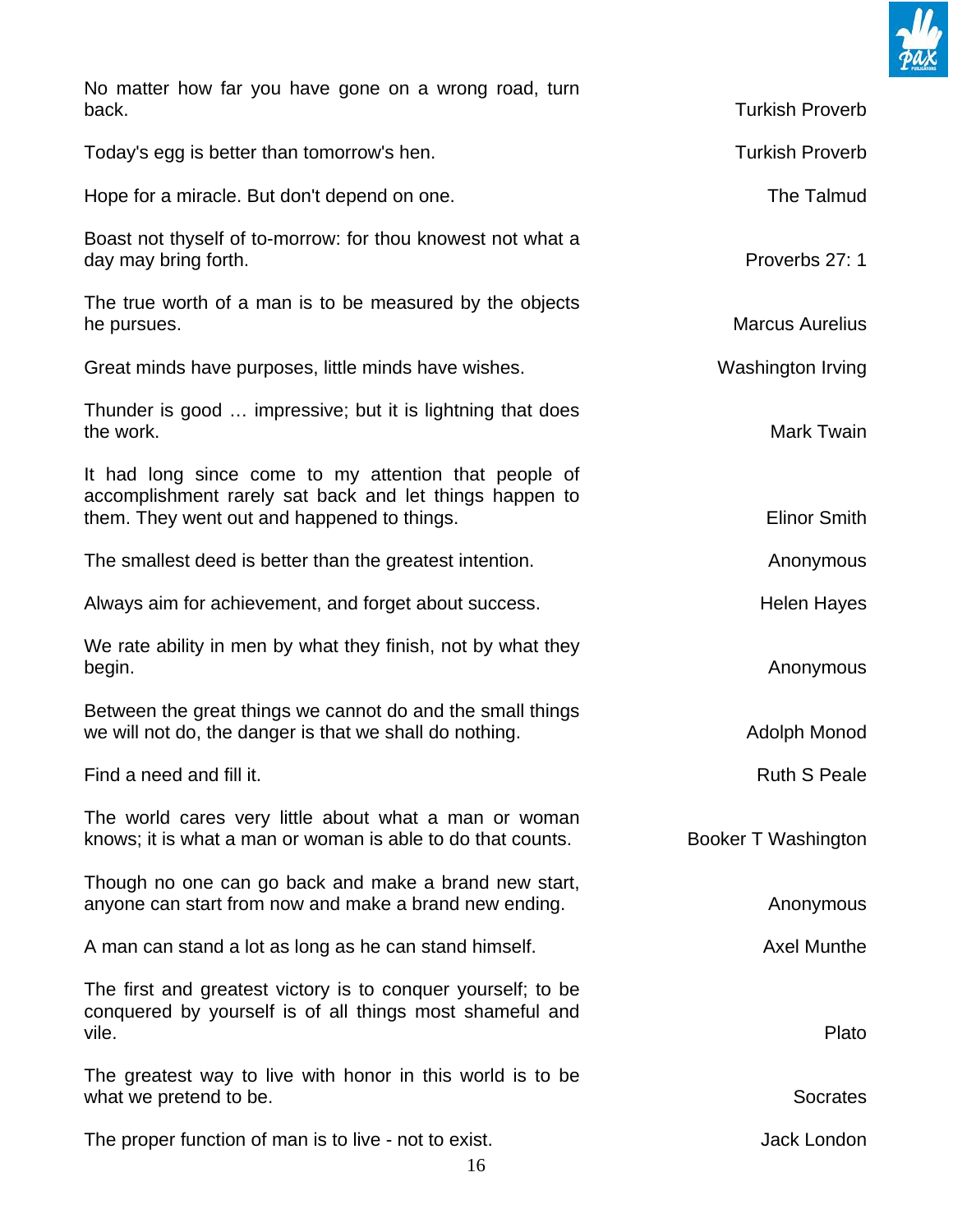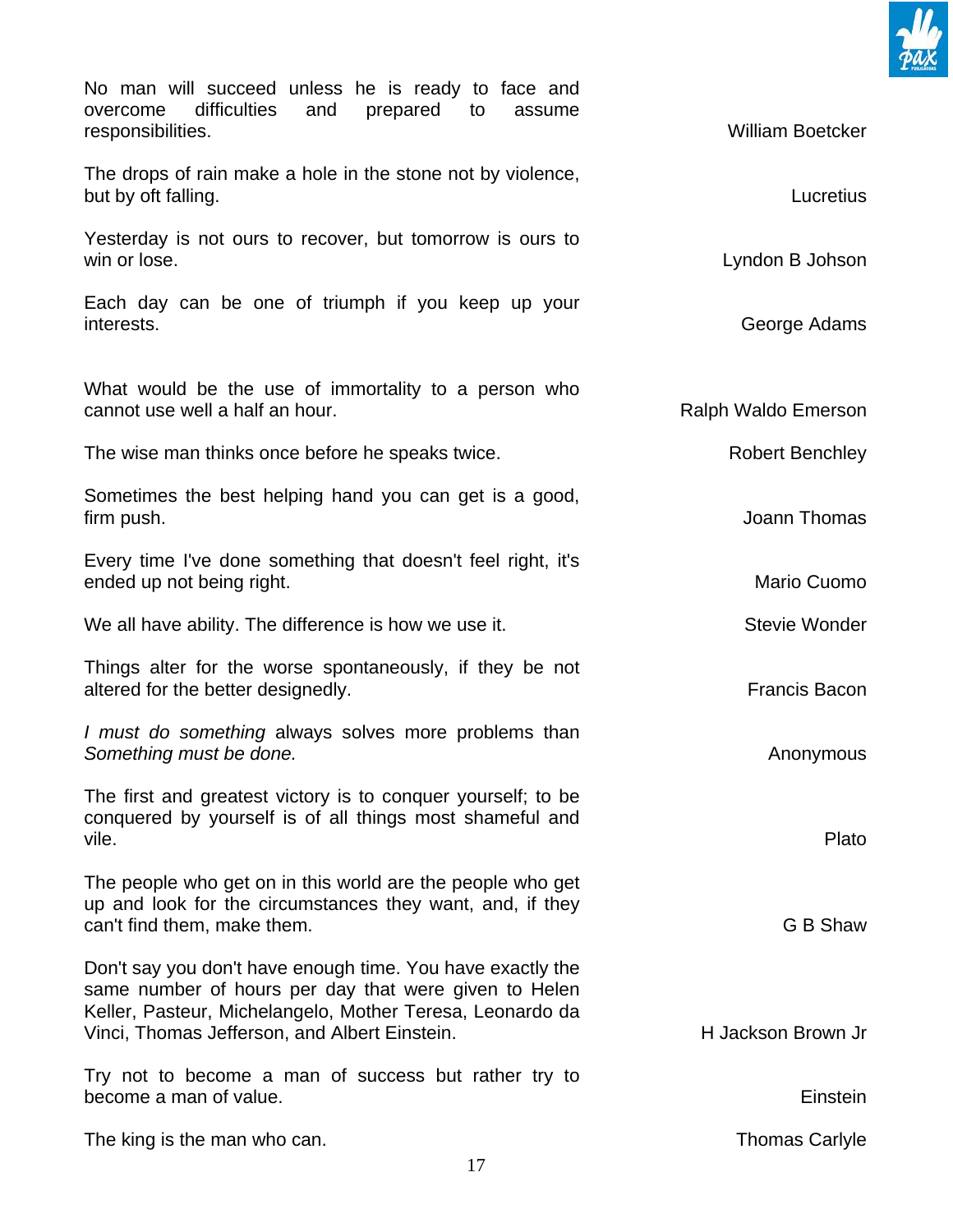

| It's not that I'm so smart, it's just that I stay with problems<br>longer.                                                                                                 | Einstein                  |
|----------------------------------------------------------------------------------------------------------------------------------------------------------------------------|---------------------------|
| I am looking for a lot of men who have an infinite capacity to<br>not know what can't be done.                                                                             | Henry Ford                |
| He who has a why to live for can bear almost any how.                                                                                                                      | Nietzsche                 |
| Whatever you are by nature, keep to it; never desert your<br>own line of talent.                                                                                           | <b>Sydney Smith</b>       |
| Don't take anyone else's definition of success as your own.                                                                                                                | Jacqueline Briskin        |
| Upon the plains of hesitation bleach the bones of countless<br>millions, who when on the dawn of victory paused to rest,<br>and there resting died.                        | John Dretschmer           |
| There are three types of people in this world: those who<br>make things happen, those who watch things happen and<br>those who wonder what happened. We all have a choice. | Mary Kay Ash              |
| You might well remember that nothing can bring you<br>success but yourself.                                                                                                | Napoleon Hill             |
| If you are still talking about what you did yesterday, you<br>haven't done much today.                                                                                     | Anonymous                 |
| Most of us spend our lives as if we had another one in the<br>bank.                                                                                                        | Ben Irwin                 |
| Dignity does not consist in possessing honors, but in<br>deserving them.                                                                                                   | Aristotle                 |
| A man must be obedient to the promptings of his innermost<br>heart.                                                                                                        | <b>Robertson Davies</b>   |
| <b>Discipline</b><br>is<br>the<br>bridge<br>between<br>goals<br>and<br>accomplishments.                                                                                    | Anonymous                 |
| Every man is the architect of his own fortune.                                                                                                                             | <b>Sallust</b>            |
| Almost everything comes from almost nothing.                                                                                                                               | Henri Frederic Amiel      |
| Far and away the best prize that life offers is the chance to<br>work hard at work worth doing.                                                                            | <b>Theodore Roosevelt</b> |
| Attitudes are contagious. Is yours worth catching?                                                                                                                         | Anonymous                 |
| Look at life through the windshield, not the rear-view mirror.                                                                                                             | <b>Byrd Baggett</b>       |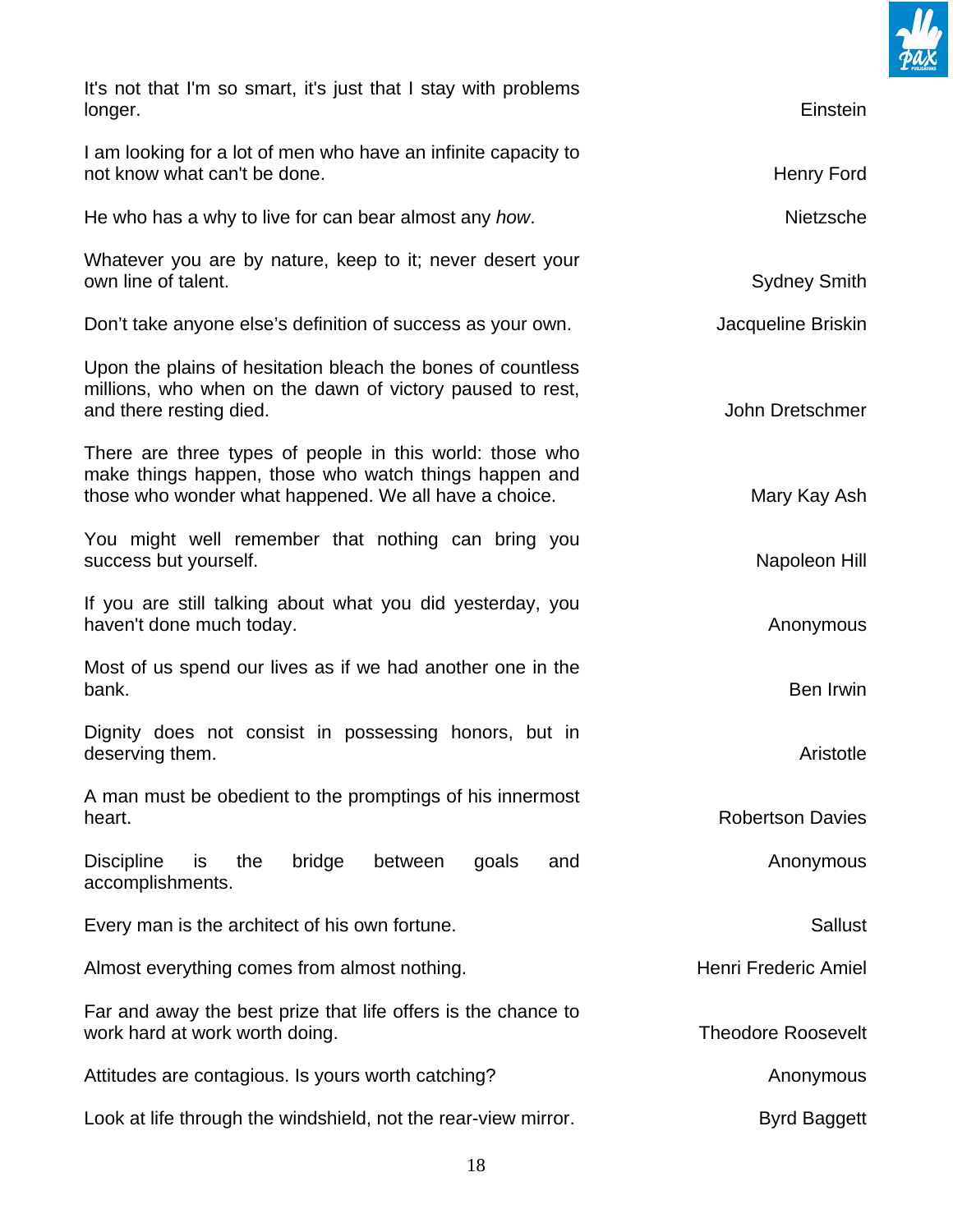Nothing can stop the man with the right mental attitude from achieving his goal; nothing on earth can help the man with the wrong mental attitude. W W Ziege

Happiness is an attitude. We either make ourselves miserable, or happy and strong. The amount of work is the same. The same of the state of the state of the state of the state of the state of the state of the state of the state of the state of the state of the state of the state of the state of the state of the state of the state

Better keep yourself clean and bright; you are the window through which you must see the world. The state of the George Bernard Shaw

When I stand before God at the end of my life, I would hope that I would not have a single bit of talent left, and could say *I* used everything you gave me. **Example 20 and 20 and 20 and 20 and 20 and 20 and 20 and 20 and 20 and 20 and 20 and 20 and 20 and 20 and 20 and 20 and 20 and 20 and 20 and 20 and 20 and 20 and 20 and 20 and 20 and 20 an** 

Luck is when opportunity knocks and you answer. Anonymous and you answer.

Luck is what you have left over after you give 100%. Langston Coleman

Luck is the by-product of busting your fanny.

I am a great believer in luck. The harder I work the more of it I seem to have. **Coleman Cox** 

When you work 7 days a week, 14 hours a day, you get lucky. Armmand Hammer and the state of the state of the state of the state of the state of the state of the state of the state of the state of the state of the state of the state of the state of the state of the state of t

Luck is believing you're lucky. The same state of the state of the Tennessee Williams

If you want to get lucky, get busy. Anonymous and the state of the state of the state of the state of the state of the state of the state of the state of the state of the state of the state of the state of the state of the

Go and wake up your luck. The example of the extension of the extent of the Persian Saying

Luck is where opportunity meets preparation. (often attributed to Robert Evans)

About the only thing that comes to us without effort is old age. Gloria Pitzer

He is rich or poor according to what he is, not according to what he has. **Henry Ward Beecher has a structure of the structure of the structure of the structure of the structure of the structure of the structure of the structure of the structure of the structure of the structure o** 

A person without a sense of humor is like a wagon without springs. It's jolted by every pebble on the road. Henry Ward Beecher

Greatness lies not in being strong, but in the right use of strength. **Example 20** Strength. **Henry Ward Beecher** 

The difference between perseverance and obstinacy is that one comes from a strong will, and the other from a strong won't. **Example 2018** Won't and the extent of the extent of the extent of the Henry Ward Beecher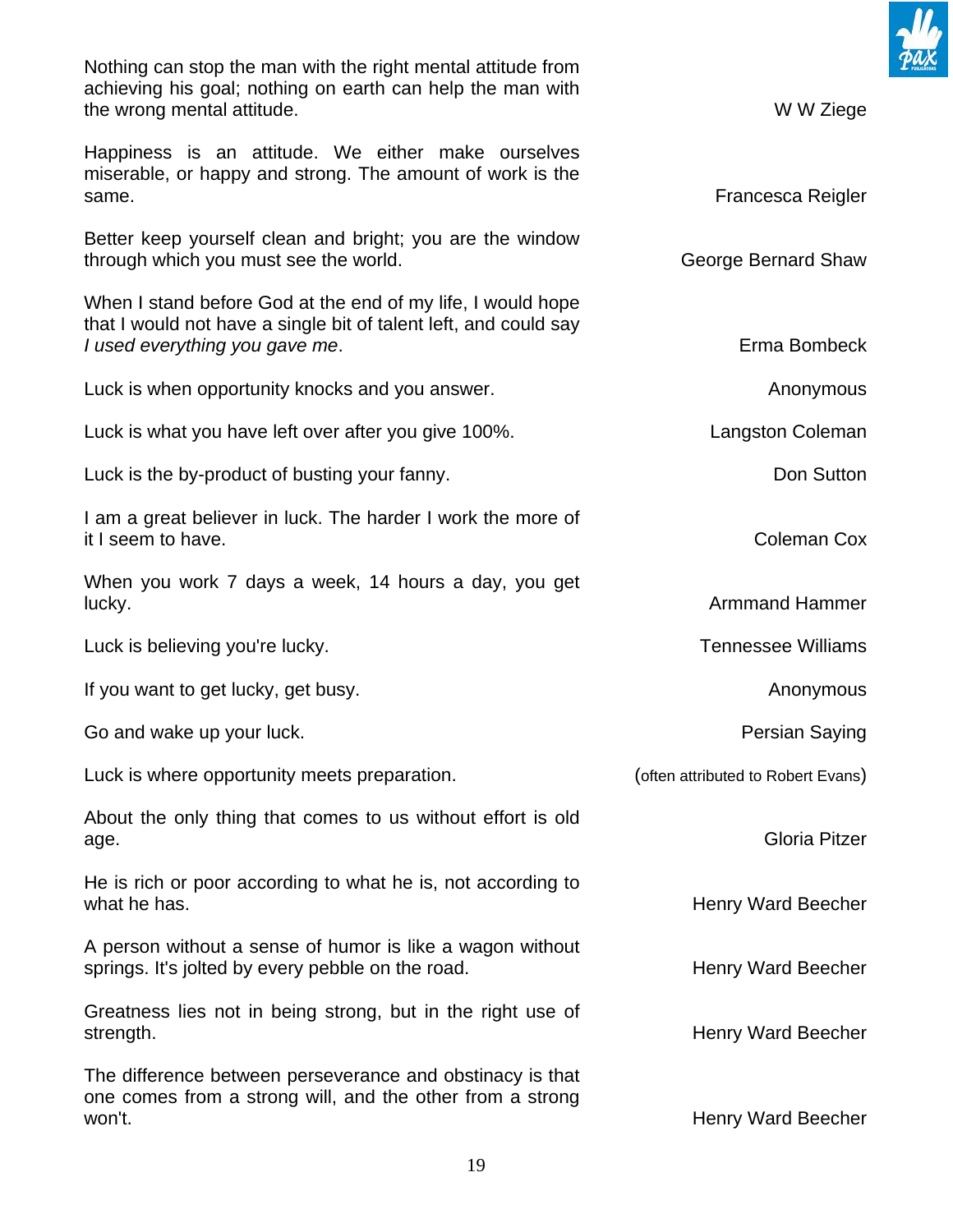doesn't end with a whine. Barbara Gordon and the Barbara Gordon and the Barbara Gordon and the Barbara Gordon It is a sheer waste of time and soul-power to imagine what I would do if things were different. They are not different. The same state of the Frank Crane Dollars cannot buy yesterday. Admiral Harold R Stark There is nothing so useless as doing efficiently that which should not be done at all. **Peter Drucker Peter Drucker Peter Drucker** What we do today, right now, will have an accumulated effect on all our tomorrows. Alexandra Stoddard effect on all our tomorrows. We are each gifted in a unique and important way. It is our privilege and our adventure to discover our own special light. Mary Dunbar When one bases his life on principle, 99% of his decisions are already made. Anonymous are already made. A knowledge of the path cannot be substituted for putting one foot in front of the other. M C Richards Chains of habit are too light to be felt until they are too heavy to be broken. The state of the state of the state of the warren Buffet when the warren Buffet God gave us two ends - one to sit on and one to think with. Success depends on which one you use. Heads you win, tails you lose. Author Unknown Leadership is action, not position. Donald H McGannon The only real training for leadership is leadership. The only real training for leadership is leadership. A leader leads by example, whether he intends to or not. Anonymous Anonymous One machine can do the work of 50 ordinary men. No machine can do the work of 1 extraordinary man. The manuscript of the Elbert Hubbard We are all designed for a specific purpose; we all have something for which each of us, and each of us alone, is responsible. Naomi Stephan Naomi Stephan Naomi Stephan Naomi Stephan Naomi Stephan If you don't stand for something, you'll fall for anything. The manuscript of Michael Evans Blessed is the man who, having nothing to say, abstains

20

Others may argue about whether the world ends with a bang or a whimper. I just want to make sure that mine

from giving us worthy evidence of the fact. George Eliot George Eliot